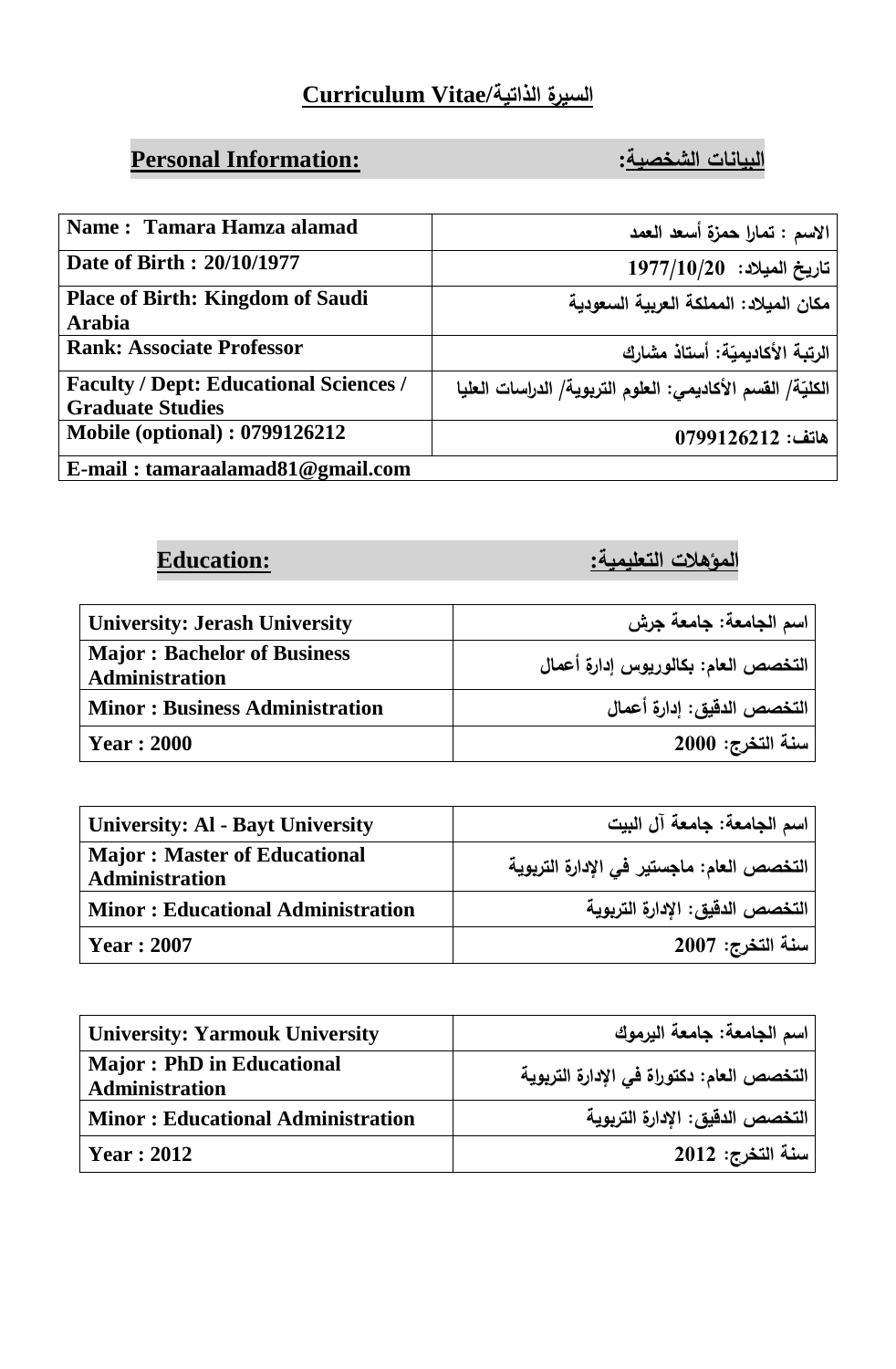**الدورات العلمية: :Session Training**

| <b>Name of Session: Tofel Certificate</b>  | اسم الدورة: Tofel Certificate |
|--------------------------------------------|-------------------------------|
| <b>Session Place: Al - Bayt University</b> | مكان الدورة: جامعة آل البيت   |
| <b>Session Period:</b>                     | مدة الدورة: 2012              |

| <b>Name of Session: Computer Skills and Use</b> | ر اسم الدورة: مهارات الحاسوب واستخدامه |
|-------------------------------------------------|----------------------------------------|
| <b>Session Place: Al - Bayt University</b>      | مكان الدورة: جامعة آل البيت            |
| <b>Session Period: One month</b>                | مدة الدورة: شهر                        |

| <b>Name of Session: Communication</b><br><b>Skills.</b> Course of Measuring the | اسم الدورة: مهارات الاتصال دورة قياس مخرجات التعليم     |
|---------------------------------------------------------------------------------|---------------------------------------------------------|
| <b>Outputs of Education</b>                                                     |                                                         |
| <b>Session Place: University of Applied</b>                                     | مكان الدورة: جامعة العلوم التطبيقية                     |
| <b>Sciences</b>                                                                 |                                                         |
| Session Period: 22/9/2012-2/10/2012                                             | $2012/10/2$ - 2012/9/22 مدة الدورة: في الفترة 2012/10/2 |

| <b>Name of Session: Quality in Education</b>                   | اسم الدورة: الجودة في التعليم                |
|----------------------------------------------------------------|----------------------------------------------|
| <b>Session Place: University of Applied</b><br><b>Sciences</b> | مكان الدورة: جامعة العلوم التطبيقية          |
| Session Period: 22/9/2012-2/10/2012                            | ' مدة الدورة: في الفترة 2012/9/22 –2012/10/2 |

| <b>Name of Session: Handle Safe</b>                            | اسم الدورة: التعامل الآمن مع السلوك              |
|----------------------------------------------------------------|--------------------------------------------------|
| <b>Behavior</b>                                                |                                                  |
| <b>Session Place: University of Applied</b><br><b>Sciences</b> | مكان الدورة: جامعة العلوم التطبيقية              |
| Session Period: 22/9/2012-2/10/2012                            | $2012/10/2$ ~ مدة الدورة: في الفترة 2012/9/22 −2 |

| Name of Session: Participation in the<br>faculty development program | اسم الدورة: مشاركة في برنامج تطوير أعضاء هيئة<br>التدريس |
|----------------------------------------------------------------------|----------------------------------------------------------|
| <b>Session Place: University of Applied</b><br><b>Sciences</b>       | مكان الدورة: جامعة العلوم التطبيقية                      |
| Session Period: 1/10/2013-3/10/2013                                  | مدة الدورة: في الفترة 2013/10/13-2013/10/3               |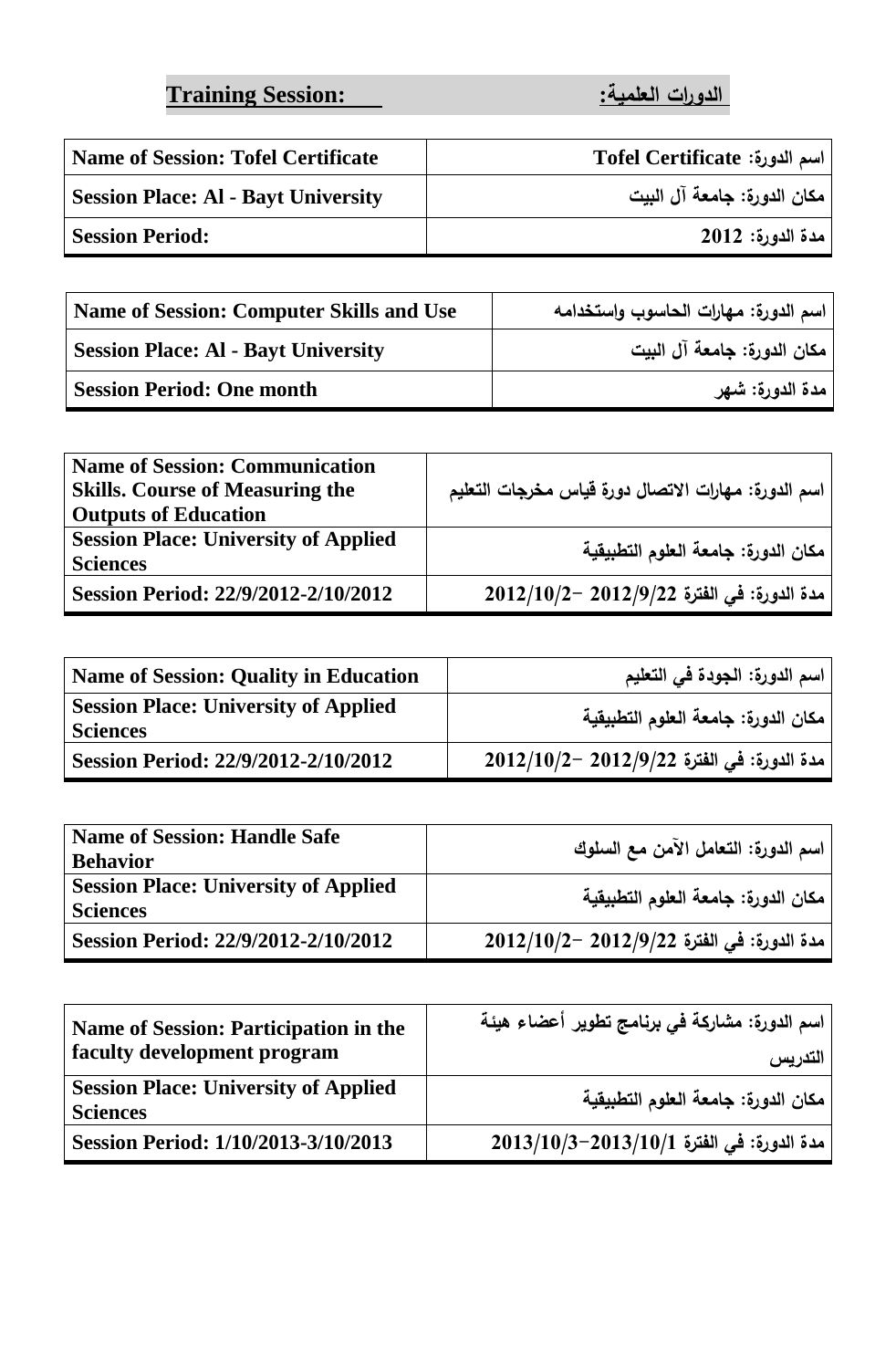# **الخبرات العملية: :Experience**

|           | <b>Head of Curriculum and Teaching</b><br><b>Department/ Classroom Teacher at</b><br>the Faculty of Educational Sciences<br>/ Jerash University from 25/3/2019<br>until now. | رئيس قسم المناهج والتدريس/ معلم صف في كلية<br>العلوم التربوية/ جامعة جرش اعتباراً من تاريخ<br>2019/3/25 وحتى الآن. |  |
|-----------|------------------------------------------------------------------------------------------------------------------------------------------------------------------------------|--------------------------------------------------------------------------------------------------------------------|--|
|           | <b>Associate Professor in the Faculty</b>                                                                                                                                    | أستاذ مشارك في كلية العلوم التربوية/ جامعة جرش من                                                                  |  |
|           | of Educational Sciences / University                                                                                                                                         | 2020 الفصل الثاني وحتى الآن.                                                                                       |  |
|           | of Jerash from 2020 Chapter II                                                                                                                                               |                                                                                                                    |  |
|           | until now.                                                                                                                                                                   | عضو لجنة امتحان الشامل لماجستير الإدارة التربوية                                                                   |  |
|           | <b>Member of the Comprehensive</b><br><b>Exam Committee for the Master of</b>                                                                                                | في كلية العلوم التربوية/ جامعة جرش.                                                                                |  |
|           | <b>Educational Administration in the</b>                                                                                                                                     |                                                                                                                    |  |
|           | <b>Faculty of Educational Sciences /</b>                                                                                                                                     | عضو في مجلس البحث العلمي في جامعة جرش من                                                                           |  |
|           | <b>University of Jerash.</b>                                                                                                                                                 | 2019/8/21 وحتى الآن.                                                                                               |  |
|           | <b>Member of the Scientific Research</b>                                                                                                                                     | محاضر غير متفرغ، جامعة جرش من 2016 الفصل                                                                           |  |
|           | <b>Council at the University of Jerash</b>                                                                                                                                   |                                                                                                                    |  |
|           | from $21/8/2019$ until now.                                                                                                                                                  | الاول.                                                                                                             |  |
|           | <b>Part-time Lecturer, Jerash</b>                                                                                                                                            | محاضر متفرغ، جامعة العلوم التطبيقية من 2013                                                                        |  |
|           | University, 2016, Chapter One.                                                                                                                                               | وحتى 2016.                                                                                                         |  |
|           | <b>Full-time lecturer, Applied Science</b>                                                                                                                                   |                                                                                                                    |  |
|           | University from 2013 to 2016.                                                                                                                                                |                                                                                                                    |  |
| $\bullet$ | Part-time lecturer, Al-Balqa                                                                                                                                                 | محاضر غير متفرغ، جامعة البلقاء التطبيقية، فرع                                                                      |  |
|           | <b>Applied University, Zarqa Branch,</b><br>2011 to 2012.                                                                                                                    | الزرقاء،2011 وحتى 2012.                                                                                            |  |

# **المهارات: :Skills**

| <b>Communicate with students and</b><br>interact with their issues.<br>Teamwork.<br>• Carrying pressure and<br>workloads. | •   التواصل مع الطلاب والتفاعل مع قضاياهم.<br>• العمل بروح الفريق.<br>•   تحمل ضغط وأعباء العمل. |
|---------------------------------------------------------------------------------------------------------------------------|--------------------------------------------------------------------------------------------------|
|---------------------------------------------------------------------------------------------------------------------------|--------------------------------------------------------------------------------------------------|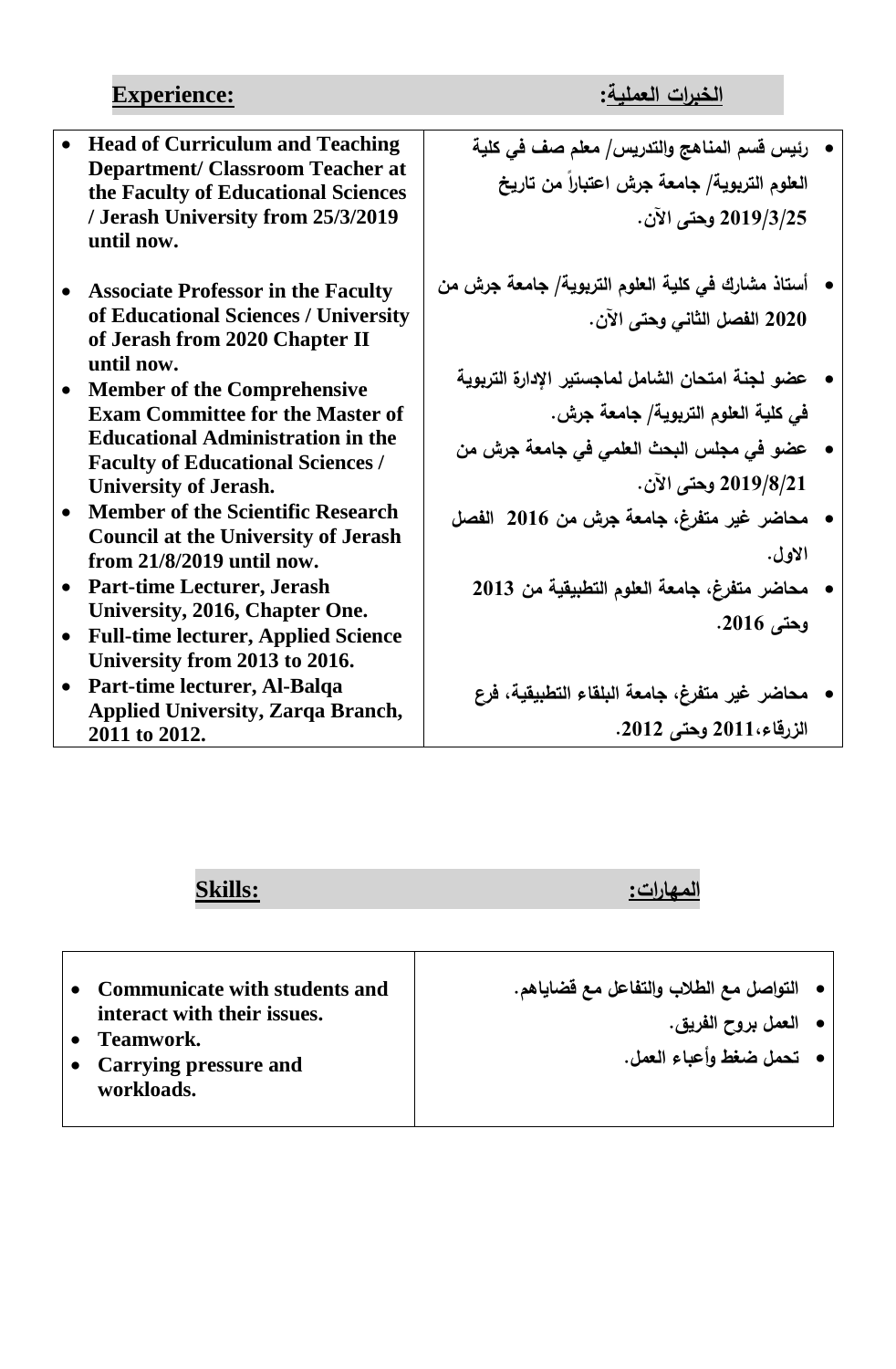### **Publication** / **Articles:**

#### **المنشو ارت العلمي**

| No.                     | عنوان البحث                                                                      | المؤلفون        | المجلة                                           | العدد                                | السنة | التصنيف         |
|-------------------------|----------------------------------------------------------------------------------|-----------------|--------------------------------------------------|--------------------------------------|-------|-----------------|
|                         | <b>Article Title</b>                                                             | <b>Authors</b>  | Journal                                          | Volume                               | Year  | <b>Index</b>    |
| 1                       | اثر استثمار راس المال البشرى في تحقيق                                            | د. تمارة حمزة   | مجلة التربية —جامعة الأزهر                       | العدد (164) الجزء (3)                | 2015  | <b>ISSN</b>     |
|                         | التفكير الابداعى لدى طلبة المرحلة الجامعية                                       | العمد           |                                                  | ص ص 793–833                          |       | 1110-<br>323X   |
| $\overline{2}$          | اتجاهات أعضاء هيئة التدريس نحو اعتماد                                            | د. تمارة حمزة   | المجلة الأردنية للعلوم التطبيقة                  | المجلد (19)، العدد(1)،               | 2017  | <b>Ulrich's</b> |
|                         | اختبار القدرات كمتطلب للقبول في الجامعات                                         | العمد           | "سلسلة العلوم الإنسانية".                        | ص ص 109 – 118                        |       |                 |
|                         | الأردنية                                                                         |                 | جامعة العلوم التطبيقية                           |                                      |       |                 |
| 3                       | واقع الأداء الإدارى لرؤساء الأقسام الأكاديمية                                    | د. تمارة حمزة   | مجلة جرش للبحوث والدراسات                        | تم الحصول على قبول                   | 2018  | <b>Ebsco</b>    |
|                         | في جامعتي جرش واليرموك من وجهة نظر                                               | العمد           |                                                  | $2018/11/12$ للنشر                   |       |                 |
|                         | أعضاء هيئة التدريس فيهما                                                         | د. أحمد محمد    |                                                  |                                      |       |                 |
|                         |                                                                                  | ربيع            |                                                  |                                      |       |                 |
| $\overline{\mathbf{4}}$ | <b>Influence of Social Capital on the</b><br><b>Experience of Married Syrian</b> | د. منال عنبتاوي | <b>Journal International</b><br>Social work. UK. | Vol. 62. Issue 2.<br>PP. $640 - 652$ | 2019  | <b>Scopus</b>   |
|                         | <b>Women Refuges in Al-Mafraq</b>                                                | د. تمارة حمزة   |                                                  |                                      |       |                 |
|                         | Governorate                                                                      | العمد           |                                                  |                                      |       |                 |
|                         | مصادر التوتر النفسي لدى مديرى المدارس                                            | د. تمارة حمزة   | الشاعر ، مجلة فصلية محكمة.                       | تم الحصول على قبول                   | 2019  |                 |
| 5                       | الثانوية الحكومية في محافظة جرش كما يراها                                        | العمد           | تونس                                             | للنشر 2019/3/28                      |       |                 |
|                         | المديرون                                                                         |                 |                                                  |                                      |       |                 |
| 6                       | نموذج التقييم الذاتى إعداد المعلمين قبل                                          | د. تمارة حمزة   | فندق الماريوت – عمان                             | المجلة العربية لجودة                 | 2018  | <b>Arcif</b>    |
|                         | الخدمة في مؤسسات التعليم العالي                                                  | العمد           |                                                  | التعليم                              |       |                 |
| 7                       | المسؤولية المجتمعية للقادة الأكاديميين                                           | د. تمارة حمزة   | المجلة الإلكترونية الشاملة                       | $(18)$ العدد                         | 2019  | <b>ISI</b>      |
|                         | بالجامعة الأردنية التحديات والصعويات                                             | العمد           | متعددة المعرفة لنشر الأبحاث                      |                                      |       |                 |
|                         |                                                                                  |                 | العلمية والتربوية                                |                                      |       |                 |
| 8                       | <b>Impact of Syrian Refugees Crisis</b><br>on Al-Mafraq Hosting                  | د. منال عنبتاوي | مجلة "دراسات" – عدد العلوم                       |                                      | 2020  |                 |
|                         | <b>Community: Lessons for</b>                                                    | د. تمارة حمزة   | الإنسانية والاجتماعية –                          |                                      |       |                 |
|                         | <b>Intervention with Social Work</b><br><b>Profession</b>                        | العمد           | الجامعة الأردنية                                 |                                      |       |                 |

## **األطروحات والرسائل التي شارك في مناقشتها:**

#### **Theses and messages that participated in the discussion:**

| "The Role of Directors of Government Secondary Schools                                                          | "دور مديري المدارس الثانوية الحكومية في لواءي الطيبة     | $\cdot$ 1 |
|-----------------------------------------------------------------------------------------------------------------|----------------------------------------------------------|-----------|
| in Al-Taybeh and Al-Mustasiyya Universities in Building                                                         | والوسطية في بناء مجتمع المعرفة من وجهة نظر المعلمين"     |           |
| the Knowledge Society from the Teacher's Point of View"<br>for the student Dina Ali Mustafa Al-Olawneh, Tamara  | للطالبة دينا على مصطفى العلاونة، إشراف د تمارا العمد،    |           |
| Al-Amed, on 18/4/2018. University of Jerash.                                                                    | بتاريخ 2018/4/18. جامعة جرش.                             |           |
| "Leadership Patterns in the Principals of Secondary                                                             | "الأنماط القيادية لدى مديري المدارس الثانوية الحكومية في | $\cdot$ 2 |
| <b>Schools in Jerash Governorate and Their Relation to</b><br><b>Teachers' Functional Commitment from Their</b> | محافظة جرش وعلاقتها بالانتماء الوظيفي لدى المعلمين من    |           |
| Perspective" for the student Mohammed Awni Atoum,<br>Ahmed Rabea, on 15/5/2018. University of Jerash.           | وجهة نظرهم" للطالب محمد عوني عتوم، إشراف د. أحمد         |           |
|                                                                                                                 | ربيع، بتاريخ 2018/5/15. جامعة جرش.                       |           |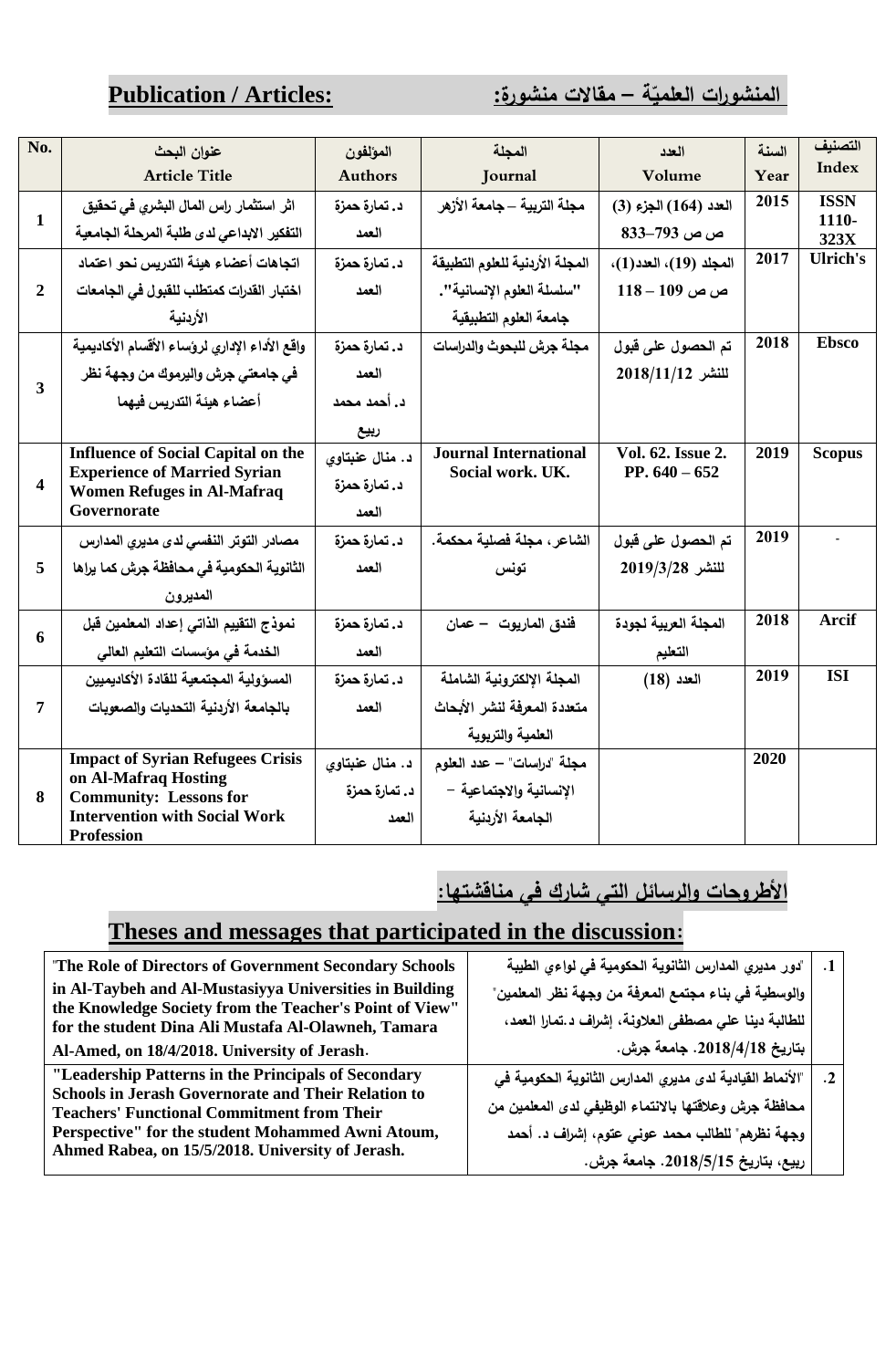| "The technical and administrative problems faced by                                                                          | "المشكلات الفنية والإدارية التي يواجهها مديري المدارس       | $\cdot$ 3         |
|------------------------------------------------------------------------------------------------------------------------------|-------------------------------------------------------------|-------------------|
| high school principals in the northern Jordan Valley<br>region from their point of view" for the student student             | الثانوية في لواء الأغوار الشمالية من وجهة نظرهم" للطالبة    |                   |
| Amna Khalil Abdullah Ghanem, Mohammed Eid                                                                                    | آمنة خليل عبد الله غانم، إشراف أ.د. محمد عيد ديراني،        |                   |
| Dirani, on 4/6/2018. University of Jerash.                                                                                   | بتاريخ 2018/6/4. جامعة جرش.                                 |                   |
| "The role of the educational administration in the                                                                           | "دور الإدارة التربوية في تنمية المجتمع المحلى من وجهة نظر   | .4                |
| development of the community from the point of view                                                                          | العاملين في مديرية تربية جرش" للطالبة سهام أيمن ظاهر        |                   |
| of workers in the Directorate of Education Jerash" for                                                                       | القرعان، إشراف د.أحمد محمد ربيع، بتاريخ 2019/1/9.           |                   |
| the student Siham Ayman Zahir Al-Qar'an, supervised<br>by Dr. Ahmed Mohammed Rabie, on 9/1/2019.                             |                                                             |                   |
| <b>University of Jerash.</b>                                                                                                 | جامعة جرش.                                                  |                   |
| "The role of school administration in government high                                                                        |                                                             |                   |
| schools in Ajloun governorate in forming awareness                                                                           | "دور الإدارة المدرسية في المدارس الثانوية الحكومية بمحافظة  | $.5\phantom{0}$   |
| among students about the seriousness of extremist                                                                            | عجلون في تشكيل الوعي لدى الطلبة حول خطورة الفكر             |                   |
| thought and violence in its forms from the point of view                                                                     | المتطرف والعنف باشكاله من وجهة نظر المعلمين" للطالب         |                   |
| of teachers" for the student Al-Montaseer Be-Allah<br><b>Abdulsalam Maarouf Al-Fatimat, Ahmed Mohamed</b>                    | المنتصر بالله عبد السلام معروف الفطيمات، إشراف د. أحمد      |                   |
| Rabea, on 9/1/2019. University of Jerash.                                                                                    | محمد ربيع، بتاريخ 2019/1/9. جامعة جرش.                      |                   |
| "Obstacles to Organizing Sports Activity in Public                                                                           | "معوقات تنظيم النشاط الرياضي في المدارس الحكومية            | $\cdot 6$         |
| <b>Schools in Jerash Governorate from the Point of View</b>                                                                  | بمحافظة جرش من وجهة نظر مديرى المدارس" للطالب محمد          |                   |
| of School Principals" for the student Mohammed Najih<br>Al-Zeidana, Prof. Juma al-Kubaisi, on 29/4/2019.                     | ناجح الزيادنـة، إشراف أ. د. جمعه الكبيسـي، بتاريخ           |                   |
| <b>University of Jerash.</b>                                                                                                 |                                                             |                   |
|                                                                                                                              | 2019/4/29. جامعة جرش.                                       |                   |
| "The reality of the application of electronic<br>administration in Jerash from the point of view of the                      | "واقع تطبيق الإدارة الإلكترونية بمحافظة جرش من وجهة نظر     | $\cdot$ 7         |
| teachers" for the student Mujahid Ahmed Mohammed                                                                             | المعلمين" للطالب مجاهد أحمد محمد ثامر ، إشراف أ. د. جمعه    |                   |
| Thamer, supervision of a. Prof. Juma al-Kubaisi, on                                                                          | الكبيسي، بتاريخ 2019/4/30. جامعة جرش.                       |                   |
| 30/4/2019. University of Jerash.                                                                                             |                                                             |                   |
| "The Administrative Role of Directors of Secondary                                                                           | "الدور الإداري لمديري المدارس الحكومية الثانوية في محافظة   | $\boldsymbol{.8}$ |
| <b>Government Schools in Al-Mafraq Governorate in</b>                                                                        | المفرق في رعاية برامج الطلبة الموهوبين من وجهة نظر          |                   |
| <b>Sponsoring the Programs of Talented Students from the</b><br><b>Teachers' Perspective'' for the student Sabreen Fares</b> | المعلمين" للطالبة صابرين فارس أحمد الزيود، إشراف            |                   |
| Ahmad Al-Zayyud, Supervised by Prof. Juma Al-                                                                                |                                                             |                   |
| Kubaisi, on 30/4/2019. University of Jerash.                                                                                 | أ.د.جمعه الكبيسي، بتاريخ 2019/4/30. جامعة جرش.              |                   |
| "The Degree of the Practice of Innovative Leadership                                                                         | "درجة ممارسة القيادة الابتكارية وعلاقتها بالابداع في الاداء | .9                |
| and its Relationship with Creativity in Performance<br>Among Secondary School Principals in Jerash from the                  | لدى مديرات المدارس الثانوية في محافظة جرش من وجهة           |                   |
| <b>Teachers' Point of View'' for the student Wafa Hussein</b>                                                                | نظر المعلمات" للطالبة وفاء حسين مقابله، إشراف د. تمارا      |                   |
| Makableh, supervision d. Tamara the mayors, on                                                                               |                                                             |                   |
| 11/6/2019. Jerash University.                                                                                                | العمد، بتاريخ 2019/6/11. جامعة جرش.                         |                   |
| "Human Relations with the Principals of Government                                                                           | "العلاقات الانسانية لدى مديرى المدارس الثانوية الحكومية     | .10               |
| <b>Secondary Schools in Jerash Governorate and Their</b><br>Role in Enhancing the Functional Performance of                  | بمحافظة جرش ودورها في تعزيز الاداء الوظيفي للمعلمين من      |                   |
| <b>Teachers from their Perspective" for the student Malik</b>                                                                | وجهة نظرهم" للطالب مالك عادل رماضنة إشراف د.معن             |                   |
| Adel Ramadneh supervision of Dr. Maan Ayasrah, on                                                                            |                                                             |                   |
| 4/8/2019. Jerash University.                                                                                                 | عياصرة، بتاريخ 2019/8/4. جامعة جرش.                         |                   |
| "The degree of delegation of principals of public schools                                                                    | "درجة تفويض مديرى المدارس الحكومية بمحافظة عمان             | .11               |
| in Amman Governorate their powers to teachers and<br>their relationship to the preparation of future leaders"                | صلاحياتهم للمعلمين وعلاقتها بإعداد قادة المستقبل" للطالبة   |                   |
| for the student and the presence of a limited number of                                                                      | وجود محد نوافلة إشراف د معن عياصرة، بتاريخ 2019/8/6.        |                   |
| supervising Dr. Maan Ayasrah, on 6/8/2019. Jerash                                                                            |                                                             |                   |
| University.                                                                                                                  | جامعة جرش.                                                  |                   |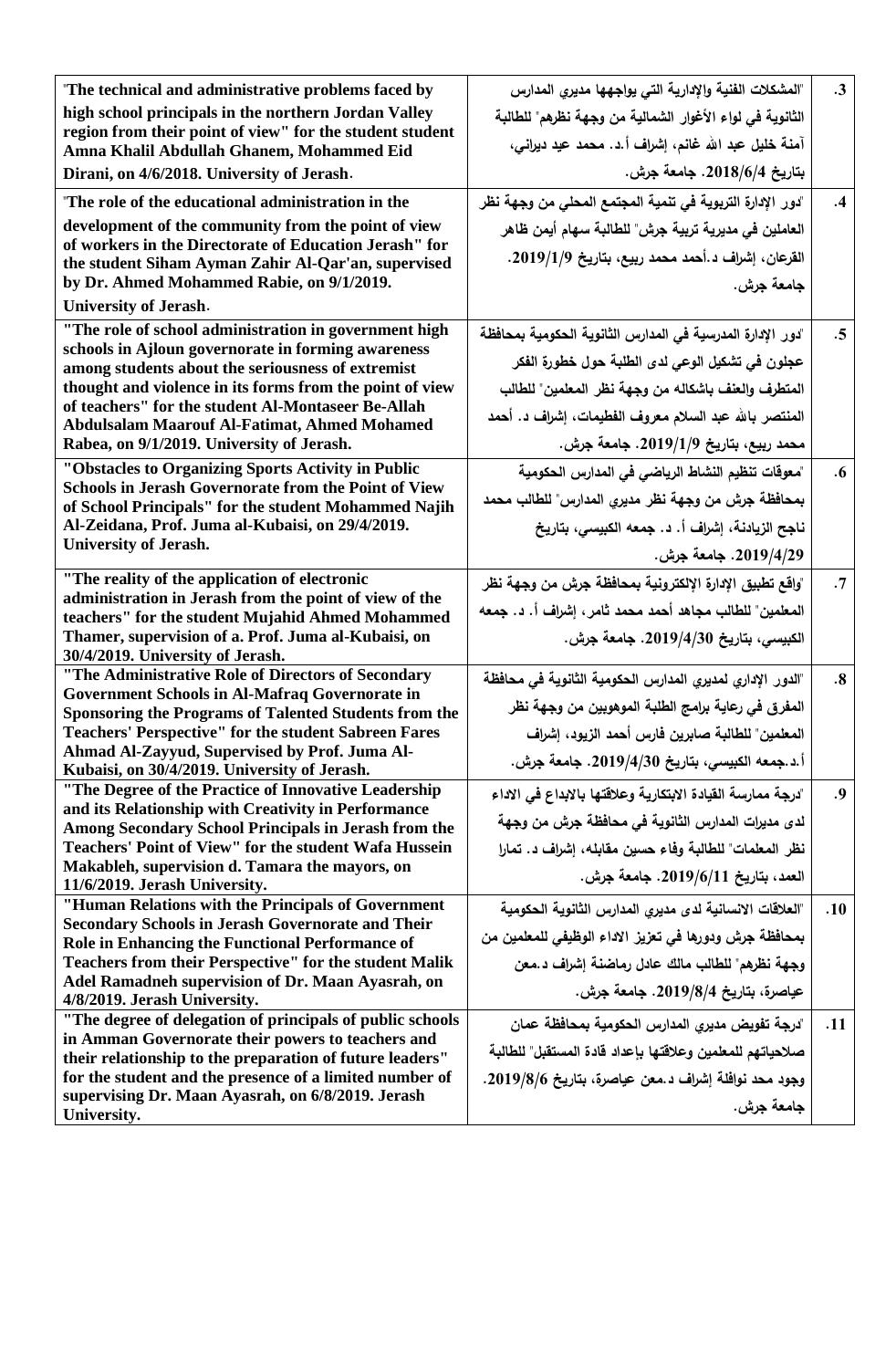| "The Role of Participatory Leadership among                                                    | "دور القيادة التشاركية لدى مديري المدارس الحكومية في تحسين         | .12 |
|------------------------------------------------------------------------------------------------|--------------------------------------------------------------------|-----|
| <b>Headmasters of Government Schools in Improving</b>                                          |                                                                    |     |
| the Level of Academic Achievement for the First                                                | مستوى التحصيل الدراسي للصفوف الاولى في محافظة جرش من               |     |
| <b>Grades in Jerash Governorate" for the student</b>                                           | وجهة نظرهم" للطالبة سوسن موسى حسينات، إشراف أ. د. أحمد             |     |
| <b>Sawsan Musa Hasinat, Supervision Prof. Ahmed</b>                                            |                                                                    |     |
| Mohamed Rabie, on 2/9/2019. Jerash University.                                                 | محمد ربيع، بتاريخ 2019/9/2. جامعة جرش.                             |     |
| "The level of job performance of the headmasters                                               | "مستوى الاداء الوظيفي لدى مديري المدارس الحكومية في لواء عين       | .13 |
| of public schools in Ain al-Basha brigade from the                                             |                                                                    |     |
| point of view of teachers." for the student Omar                                               | الباشا من وجهة نظر المعلمين" للطالب عمر درويش ابو هذال،            |     |
| Darwish Abu Hadhal, Prof. Ahmed Mohamed                                                        | إشراف أ. د. أحمد محمد ربيع، بتاريخ 2019/9/2. جامعة جرش.            |     |
| Rabie, on 2/9/2019. Jerash University.                                                         |                                                                    |     |
| "The degree of transparency practice in taking                                                 | "درجة ممارسة الشفافية في أتخاذ القرارات الإدارية ومعوقاتها لدى     | .14 |
| administrative decisions and their obstacles to the                                            | مديري المدارس الثانوية الحكومية في مديرية تربية جرش من وجهة        |     |
| directors of government secondary schools in the                                               |                                                                    |     |
| Jerash Education Directorate from their point of                                               | نظرهم" للطالبة رزان يونس أحمد شعبان. إشراف د. معن العياصرة،        |     |
| view," by the student Razan Younis Ahmed                                                       | بتاريخ 2019/11/24.                                                 |     |
| Shaaban. Dr. supervision for Ayasrah, on                                                       |                                                                    |     |
| 11/24/2019                                                                                     |                                                                    |     |
| "The degree of practice of heads of academic                                                   | "درجة ممارسة رؤساء الأقسام الأكاديمية في جامعة جرش للقيادة         | .15 |
| departments at the University of Jerash for                                                    | الخادمة وعلاقتها بالرضا الوظيفي لأعضاء هيئة التدريس". للطالبة      |     |
| servant leadership and its relationship to the job                                             |                                                                    |     |
| satisfaction of faculty members." The student<br>Najoud Shams Al-Din Hamadenah. Dr.            | نجود شمس الدين حمادنـه. إشراف د.معن العياصرة بتاريخ                |     |
| supervision for Al-Ayasrah on 12/17/2019                                                       | 2019/12/17                                                         |     |
| "The role of kindergarten principals in developing                                             |                                                                    |     |
| the career performance of female teachers in                                                   | "دور مديرات رياض الأطفال في تطوير الأداء الوظيفي للمعلمات فى       | .16 |
| Jerash Governorate from their point of view." For                                              | محافظة جرش من وجهة نظرهن". للطالبة نجلا امين الطه. إشراف           |     |
| the student Najla Amin Taha. Supervised by Dr.                                                 |                                                                    |     |
| Tamara Al-Amad on 12/22/2019                                                                   | د.تمارا العمد بتاريخ 2019/12/22                                    |     |
| "The role of kindergarten principals in developing                                             |                                                                    | .17 |
| the career performance of female teachers in                                                   | "دور مديرات رياض الأطفال في تطوير الأداء الوظيفي للمعلمات في       |     |
| Jerash Governorate from their point of view." The                                              | محافظة جرش من وجهة نظرهن". للطالبة نداء حسن العفيف. إشراف          |     |
| student has a good call to Afif. Supervised by of                                              | د. تمارا العمد بتاريخ 2020/1/5                                     |     |
| Dr. Tamara Al-Amad on 5/1/2020                                                                 |                                                                    |     |
| "The role of information technology in improving                                               |                                                                    | .18 |
| educational services in secondary schools in the                                               | "دور. تكنولوجيا المعلومات في تجويد الخدمات التعليمية في المدارس    |     |
| university district directorate from the teacher's                                             | الثانوية بمديرية لواء الجامعة من وجهة نظر المعلمين". للطالبة نبيلة |     |
| point of view." The student Nabila Hussein                                                     |                                                                    |     |
| Freihat. Supervision of Prof. Ahmed Rabie on                                                   | حسين فريحات. إشراف أ.د أحمد ربيع بتاريخ 2020/1/26                  |     |
| <b>January 26, 2020</b>                                                                        |                                                                    |     |
| "The problems facing educational counselors in                                                 | "المشكلات التي تواجه المرشدين التربويين في المدارس الحكومية في     | .19 |
| public schools in the northern Jordan Valley, in                                               | لواء الأغوار الشمالية من وجهة نظرهم". للطالب جبر على الكايد        |     |
| their view." The student Jabr Ali Al-Kayed<br>Supervision of Dr. Maan Alayasrah on 27/1/2020   |                                                                    |     |
|                                                                                                | إشراف د. معن العياصرة بتاريخ 2020/1/27                             |     |
| "The Role of Creativity Among the Principals of                                                |                                                                    | .20 |
| Al-Hatoumiya Schools in the Ain Al-Basha                                                       | "دور الإبداع لدى مديري المدارس الحطومية في لواء عين الباشا         |     |
| District and its Relationship to their                                                         | وعلاقته بأدائهم الإدتري من وجهة نظر المعلمين". للطالبة مي أبو      |     |
| <b>Administrative Performance from the Teachers'</b><br>Point of View". Student Mai Abu Fares. | فارس. إشراف أ. د. أحمد ربيع بتاريخ 2020/4/13                       |     |
|                                                                                                |                                                                    |     |
| Supervision of Prof. Ahmed Rabie on 13/4/2020<br>"The Role of Community Centers Administration |                                                                    |     |
| in Developing Students' Skills in North District                                               | "دور إدارة المراكز الجماهيرية في تنمية مهارات الطلبة في مدارس      | .21 |
| <b>Schools Inside the Green Line: Problems and</b>                                             | لواء الشمال داخل الخط الأخضر : المشكلات والحلول المفترحة".         |     |
| Proposed Solutions". PhD thesis for Student Alaa                                               | أطروحة دكتوراة للطالب علاء الـهيب بإشراف أ. د. خليفه أبو عاشور     |     |
| Al-Hib Supervision of Prof. Khalifa Abu Ashour                                                 |                                                                    |     |
| on 07/29/2020.                                                                                 | بتاريخ 2020/7/29.                                                  |     |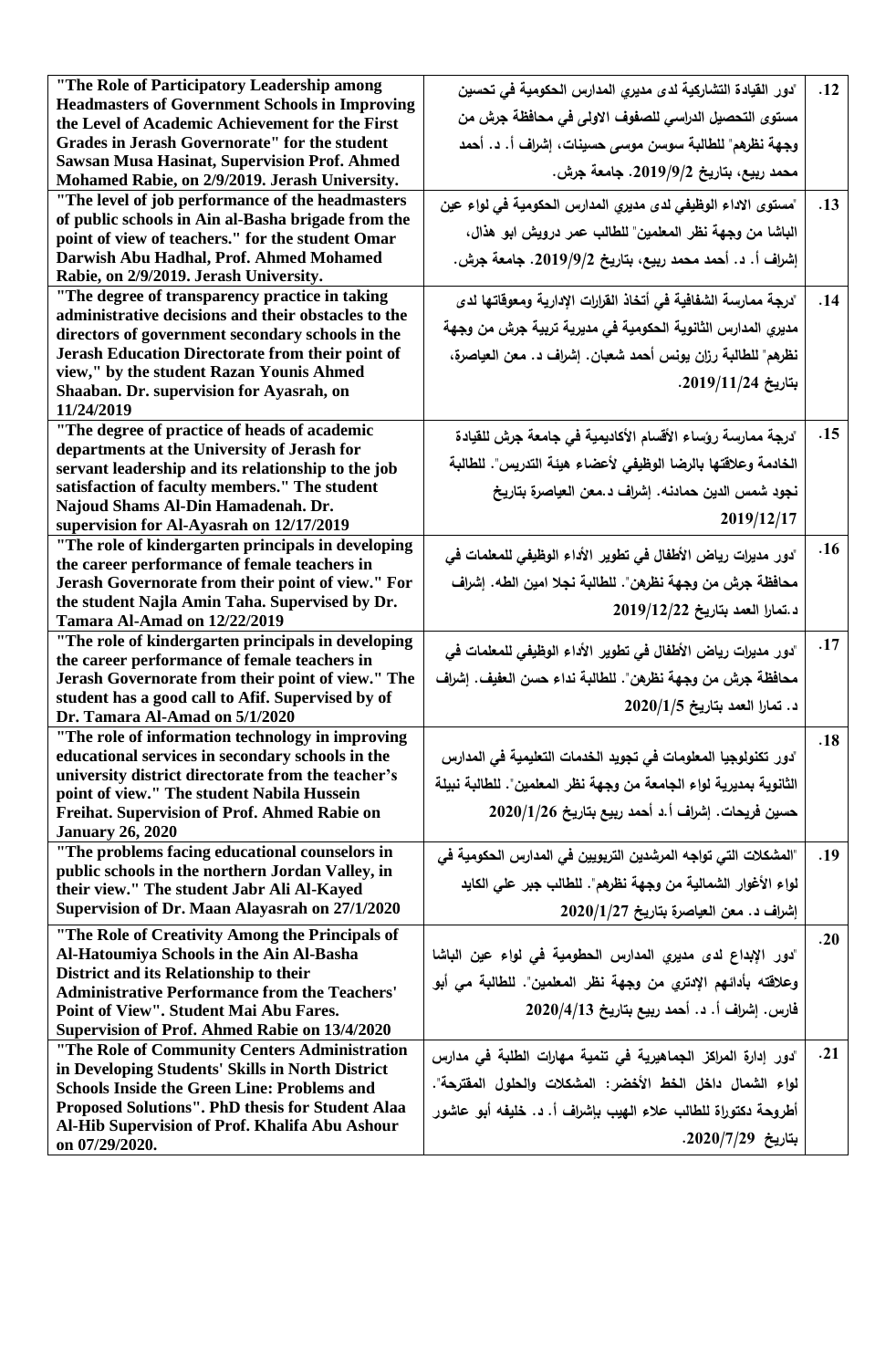| "Application of the Scientific Method in Writing<br>Master's Theses at the University of Jerash and its<br><b>Relationship to Developing Students' Scientific Lvel</b> | "تطبيق المنهج العلمي في كتابة رسائل الماجستير في جامعة جرش           | .22              |
|------------------------------------------------------------------------------------------------------------------------------------------------------------------------|----------------------------------------------------------------------|------------------|
| from the Point of View of its Faculty Members" by                                                                                                                      | وعلاقته في تطوير المستوى العلمي للطلبة من وجهة نظر أعضاء             |                  |
| Dujana Muhammad Al-Bardan. Supervision Tamara                                                                                                                          | هيئة التدريس فيها" للطالب دُجانة محمد البردان. إشراف تمارا العمد.    |                  |
| Al-Amad.                                                                                                                                                               |                                                                      |                  |
| "The Role of the King Abdullah II Award for Physical                                                                                                                   | "دور جائزة الملك عبدالله الثاني للياقة البدنية في تنمية الإبداع      | .23              |
| Fitness in the Development of Leadership Creativity for                                                                                                                |                                                                      |                  |
| Secondary and Basic Public School Students in the Deir                                                                                                                 | القيادي لدى طلبة المدارس الثانوية والأساسية الحكومية في لواء دير     |                  |
| Alla District from the Viewpoint of Their Teachers" by                                                                                                                 | علا من وجهة نظر معلميهم" للطالب أيمن محمد العرسان. إشراف             |                  |
| <b>Student Ayman Muhammad Al-Arsan. Supervision</b>                                                                                                                    | تمارا العمد.                                                         |                  |
| Tamara Al-Amad.                                                                                                                                                        |                                                                      |                  |
| The degree of contribution of school principals within                                                                                                                 | "درجة مساهمة مديري المدارس داخل الخط الأخضر في بناء فضاءات           | .24              |
| the Green Line in building supportive learning spaces                                                                                                                  | التعلم المساندة وعلاقتها بمستوى الأداء التدريسي لدى المعلمين:        |                  |
| and their relationship to the teaching performance of                                                                                                                  |                                                                      |                  |
| teachers: a suggested model. PhD thesis by Student                                                                                                                     | نموذج مفترح". أطروحة الدكتوراه للطالبه سوسن القرا بإشراف             |                  |
| Sawsan Al-Qara Supervision of Prof. Ali Gibran on<br>8/19/2020                                                                                                         | أ.د.علي جبران بتاريخ 2020/8/19                                       |                  |
| The Role of School Principals in the Triangle Area                                                                                                                     | "دور مديري المدارس في منطقة المثلث داخل الخط الأخضر في تنمية         | .25              |
| within the Green Line in the Professional Development<br>of Workers and its Relationship to Improving the                                                              | العاملين مهنياً وعلاقته بتحسين العملية التعليمية: سبل التطوير".      |                  |
| <b>Educational Process: Means of Development. PhD</b>                                                                                                                  |                                                                      |                  |
| thesis Student Wafa Iraqi Supervision of Prof.                                                                                                                         | أطروحة دكتوراة للطالبه وفاء عراقى بإشراف أ. د. محمد عاشور            |                  |
| Mohamed Ashour on 7/9/2020                                                                                                                                             | $2020/9/7$ بتاريخ                                                    |                  |
| "Factors Affecting Jordanian Women Assuming                                                                                                                            |                                                                      | .26              |
| <b>Academic Leadership Positions in Jordanian</b>                                                                                                                      | "العوامل المؤثرة في تولى المرأة الأردنية مواقع القيادة الأكاديمية في |                  |
| Universities from their Point of View". Student Lara                                                                                                                   | الجامعات الأردنية من وجهة نطرهن". للطالبة لارا الشرايعة بإشراف       |                  |
| Sharaya. Supervision of Prof. Ayed Al Khawaldeh on                                                                                                                     | أ.د. عايد الخوالدة بتاريخ 2020/8/17                                  |                  |
| 8/17/2020                                                                                                                                                              |                                                                      |                  |
| The non-teaching difficulties facing teachers of private                                                                                                               | "الصعوبات غير التدريسية التي تواجه معلمي المدارس الخاصة في           | .27              |
| schools in Jerash governorate from their point of<br>view." For the student Wafa Hani Al-Shalabi under the                                                             | محافظة جرش من وجهة نظرهم". للطالبة وفاء هاني الشلبي بإشراف           |                  |
|                                                                                                                                                                        |                                                                      |                  |
| supervision of Dr. Tamara Al-Amd on 12/8/2020.                                                                                                                         | د. تمارا العمد بتاريخ 2020/12/8.                                     |                  |
| The role of the school administration in achieving job<br>satisfaction among teachers of the first three grades in                                                     | "دور الإدارة المدرسية في تحقيق الرضا الوظيفي لدى معلمي الصفوف        | .28              |
| the schools of the Education Directorate in Jerash                                                                                                                     | الثلاثة الأولى في مدارس مديرية التربية والتعليم بمحافظة جرش من       |                  |
| Governorate from their point of view. Student Iman                                                                                                                     |                                                                      |                  |
| <b>Ibrahim Muhammad Ali Harahsheh under the</b>                                                                                                                        | وجهة نظرهم". للطالبة إيمان إبراهيم محمد على حراحشة بإشراف            |                  |
| supervision of Dr. Tamara Al-Amad on 12/13/2020.                                                                                                                       | د.تمارا العمد بتاريخ 2020/12/13.                                     |                  |
|                                                                                                                                                                        |                                                                      |                  |
| "The degree of effectiveness of Excellence Management                                                                                                                  | "درجة فاعلية إدارة التميز لدى مديرى المدارس الثانوية الحكومية في     | .29              |
| among government secondary school principals in the                                                                                                                    |                                                                      |                  |
| Irbid District from the teachers' point of view."<br>Student Maysoon Mahmoud Khalifa departure under                                                                   | لواء قصبة إربد من وجهة نظر المعلمين". للطالبة ميسون محمود            |                  |
|                                                                                                                                                                        | خليفة الرحيل بإشراف أ. د. أحمد ربيع بتاريخ 2020/12/17.               |                  |
| the supervision of a. Prof. Ahmed Rabie on 12/17/2020.                                                                                                                 |                                                                      |                  |
| "The degree of development of the performance of basic                                                                                                                 | "درجة تطوير أداء مديرى المدارس الحكومية الأساسية بمحافظة جرش         | .30 <sub>1</sub> |
| government school principals in Jerash governorate                                                                                                                     |                                                                      |                  |
| according to the strategic intelligence approach from                                                                                                                  | وفق مدخل الذكاء الاستراتيجي من وجهة نظر المعلمين". للطالبة           |                  |
| the teachers' point of view." For the student Magda                                                                                                                    | ماجدة أحمد محمد الحسن، بإشراف د.تمارا العمد بتاريخ                   |                  |
| Ahmed Mohamed Al-Hassan, under the supervision of                                                                                                                      | .2020/12/27                                                          |                  |
| Dr. Tamara Al-Amd on 12/27/2020.                                                                                                                                       |                                                                      |                  |
| "The role of remote training centers in the effectiveness                                                                                                              | "دور مراكز التدريب عن بعد في فاعلية التعليم لدى المعلمين من          | .31              |
| of education for teachers from the viewpoint of                                                                                                                        |                                                                      |                  |
| educational training supervisors in the northern region                                                                                                                | وجهة نظر مشرفي التدريب التربوي في إقليم الشمال في وزارة التربية      |                  |
| in the Jordanian Ministry of Education." Student,                                                                                                                      | والتعليم الأردنية". للطالبة سوسن على جميل أبو عرقوب، بإشراف          |                  |
| Sawsan Ali Jamil Abu Arqoub, under the supervision                                                                                                                     | د.تمارا العمد بتاريخ 2020/12/27.                                     |                  |
| of Dr. Tamara Al-Amad on 12/27/2020.                                                                                                                                   |                                                                      |                  |